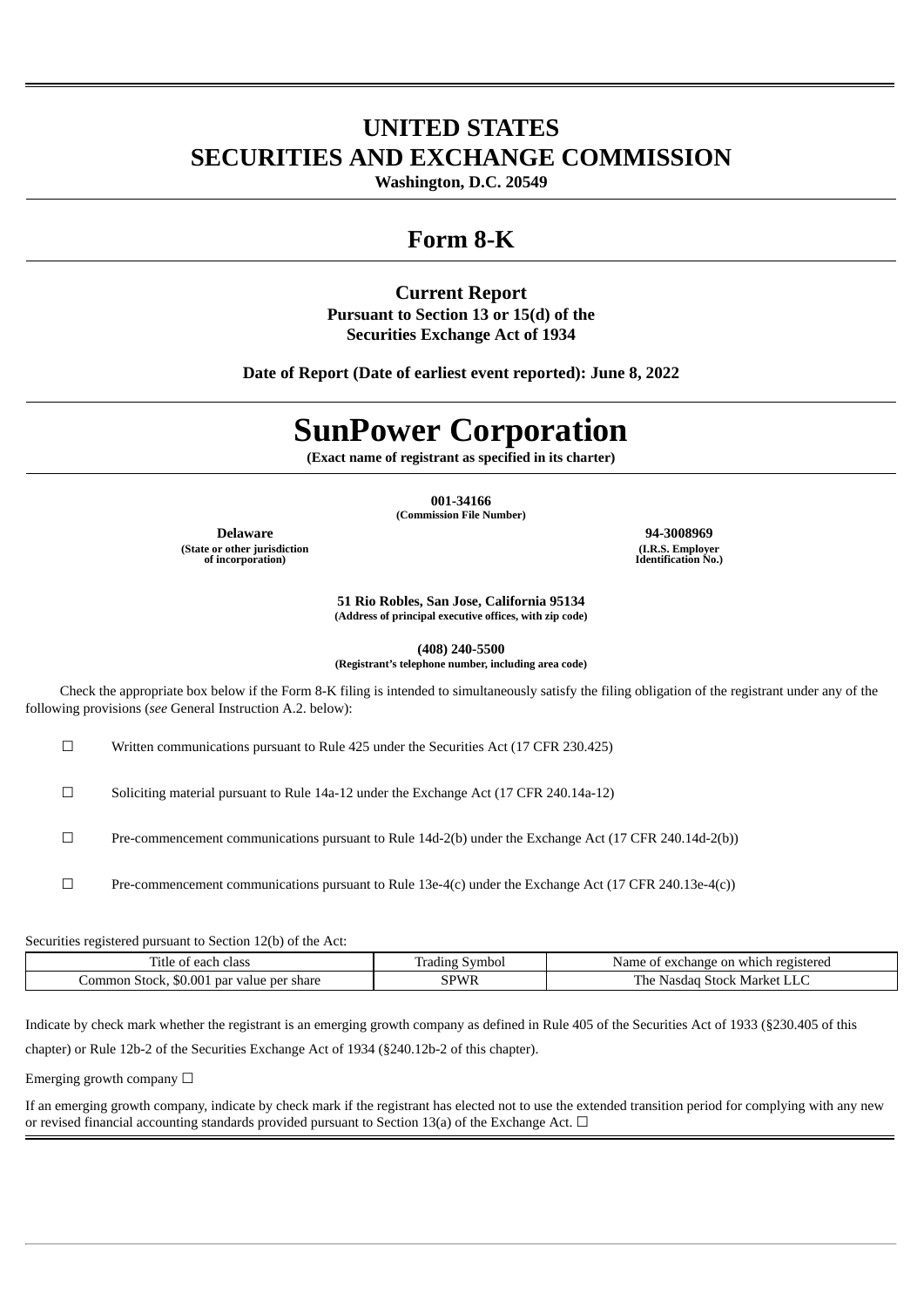## **Item 1.01. Entry into a Material Definitive Agreement.**

On June 8, 2022, SunPower Corporation (the "Company") entered into a First Amendment to the Cross License Agreement (the "Amendment") with Maxeon Solar Pte. Ltd. ("Maxeon Solar"), a Singapore corporation and a wholly owned subsidiary of Maxeon Solar Technologies, Ltd. The Amendment amends the Cross License Agreement by and between the Company and Maxeon Solar, dated August 26, 2020, pursuant to which the Company and Maxeon Solar exclusively and non-exclusively licensed certain intellectual property rights. The Amendment provides, in relevant part, for certain adjustments to the scope of Maxeon Solar's non-exclusive license to the Company. In connection with the Amendment and in anticipation of the expiration and in anticipation of the expiration of the Collaboration Agreement by and between the Company and Maxeon Solar, dated August 26, 2020, the Company and Maxeon Solar also entered into ancillary agreements providing for the sublease, subject to landlord consent, of the research and development facility located in San Jose, California, the transfer of certain assets, and support to complete a collaboration project that may extend past August 26, 2022.

The foregoing description of the Amendment is not a complete description of all terms of the Amendment and is qualified in its entirety by reference to the full text of the Amendment, a copy of which is filed as an exhibit to this current report on Form 8-K and incorporated by reference herein.

#### **Item 9.01. Financial Statements and Exhibits.**

(d) Exhibits.

| <b>Exhibit</b> | Description                                                                                                                           |
|----------------|---------------------------------------------------------------------------------------------------------------------------------------|
| 10.1           | First Amendment to the Cross License Agreement, dated June 8, 2022, by and between SunPower Corporation and Maxeon Solar Pte.<br>Ltd. |
| Exhibit 104    | Cover Page Interactive Data File (embedded within the Inline XBRL document).                                                          |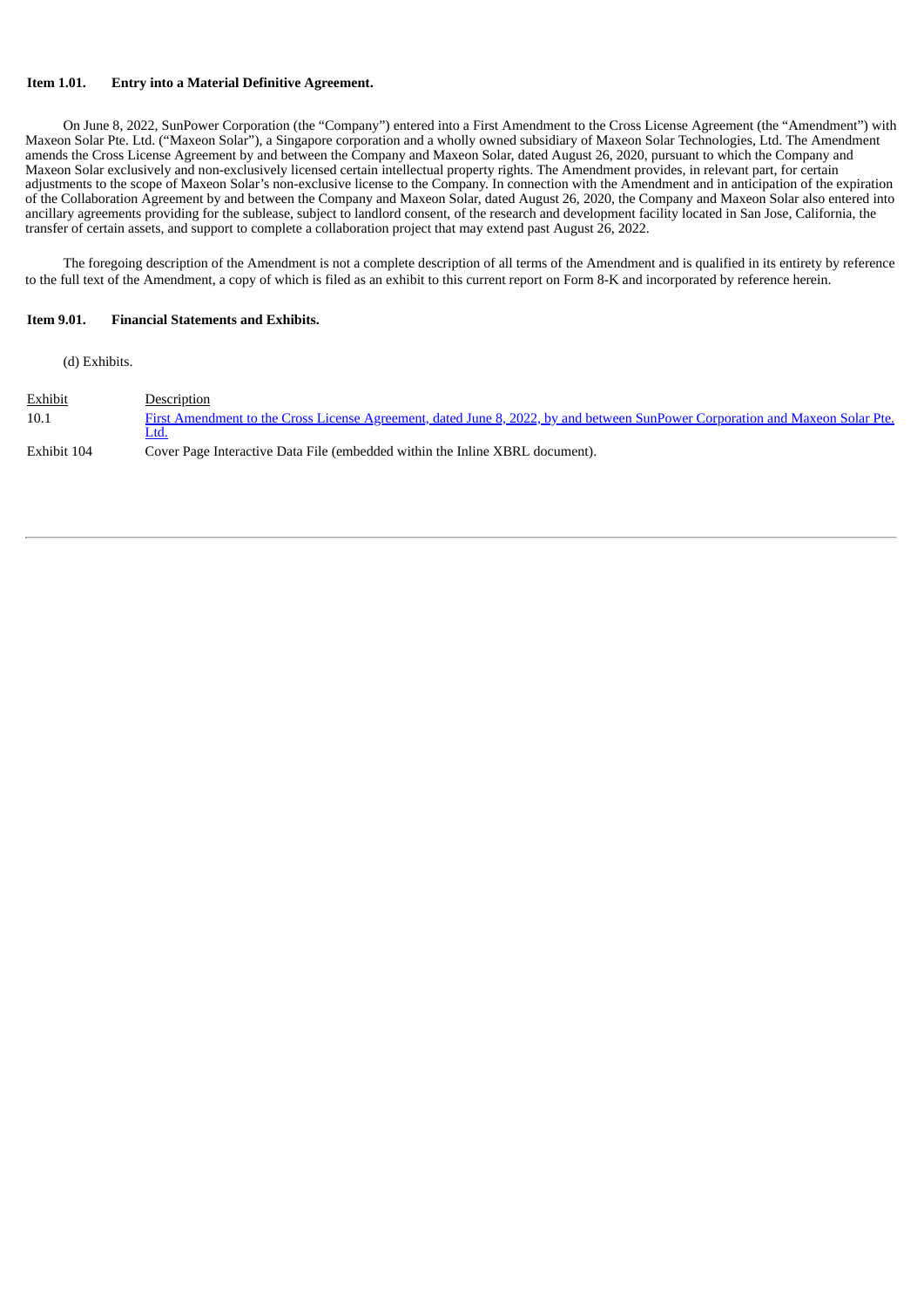# **SIGNATURE**

Pursuant to the requirements of the Securities Exchange Act of 1934, the Registrant has duly caused this report to be signed on its behalf by the undersigned hereunto duly authorized.

# **SUNPOWER CORPORATION**

June 14, 2022 *By: /S/ MANAVENDRA S. SIAL* 

Name: **Manavendra S. Sial** Title: **Executive Vice President and Chief Financial Officer**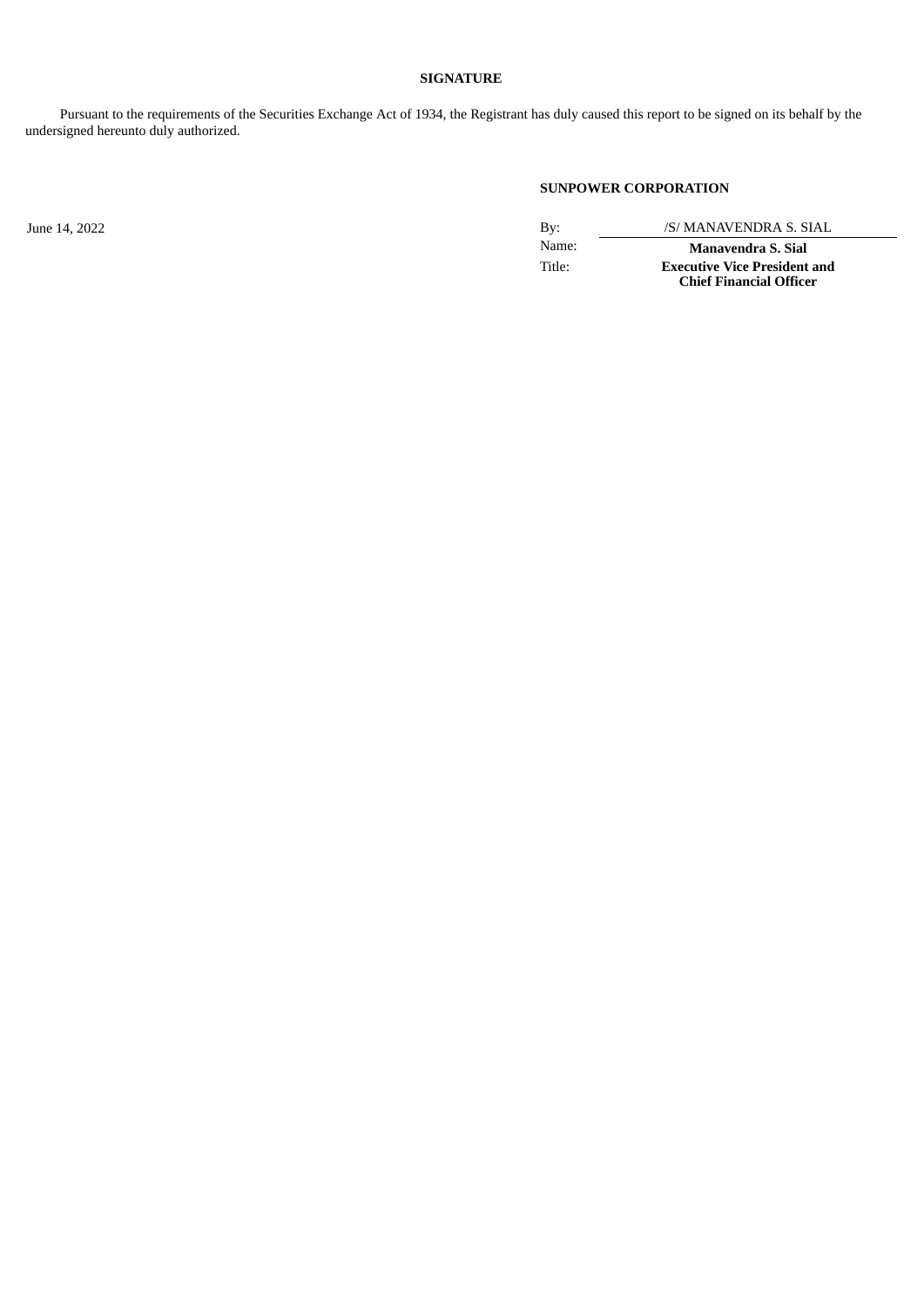## **FIRST AMENDMENT TO THE CROSS LICENSE AGREEMENT**

<span id="page-3-0"></span>This FIRST AMENDMENT TO THE CROSS LICENSE AGREEMENT (the "**Amendment**") has been entered into as of June 8, 2022 (the "**Effective Date**") by and between SunPower Corporation ("**SPWR**"), a Delaware corporation, and Maxeon Solar Pte. Ltd. ("MSPL"), a Singapore corporation and a wholly-owned subsidiary of Maxeon Solar Technologies, Ltd. ("**SpinCo**"), a Singapore corporation. SPWR and MSPL may also be referred to individually as a "**Party**" or collectively as "**Parties**."

WHEREAS, SPWR and MSPL entered into that certain Cross License Agreement (the "**Agreement**") as of August 26, 2020, and now desire to amend the Agreement.

In consideration of the representations, warranties, covenants and agreements contained in this Amendment and the Agreement, and other good and valuable consideration, the receipt of which is hereby acknowledged, the Parties, intending to be legally bound, agree as follows:

#### **1. AMENDMENTS**

1.1 Section 3.1 (License Grant) is amended and restated as follows (with deleted text shown in strikethrough and inserted text shown in underline):

License Grant. MSPL and its Affiliates hereby grant and agree to grant to SPWR and SPWR Affiliates a perpetual, non-exclusive, irrevocable, nontransferable (subject to Section 7.3) and non‐sublicensable license under the Licensed SpinCo IP and the Exclusively Licensed SPWR Patents (including to the extent such patents are subsequently assigned from SPWR to MSPL or MSPL's designated Affiliate) to use, copy, modify, distribute, perform, display, create derivatives of, make, have made, import, supply, offer for sale and/or sell any software, hardware, technology, processes and/or other products solely for the following limited purposes: (a) manufacturing, offering to sell and selling any Licensed Products within the Territory; (b) research and development; and (c) commencing after termination or expiration of the Supply Agreement, offering to sell and selling, outside of the Territory, Shingled Panels manufactured at SPMOR. For clarity, the license granted pursuant to this Section 3.1 (i) also includes all rights required for SPWR and its Affiliates to make, have made, use, import, export, purchase or otherwise acquire solar cells for use at SPMOR to make Shingled Panels, and (ii) does not include a license for SPWR to manufacture or have made Licensed Products outside the Territory, and (iii) does not authorize or license any activities of any third party.

## **2. MISCELLANEOUS**

2.1 All other terms and conditions of the Agreement shall apply to this Amendment.

2.2 Counterparts. This Amendment may be executed in one or more counterparts (including by facsimile, PDF or other electronic transmission), all of which will be considered one and the same agreement.

[*Signature page follows*]

1